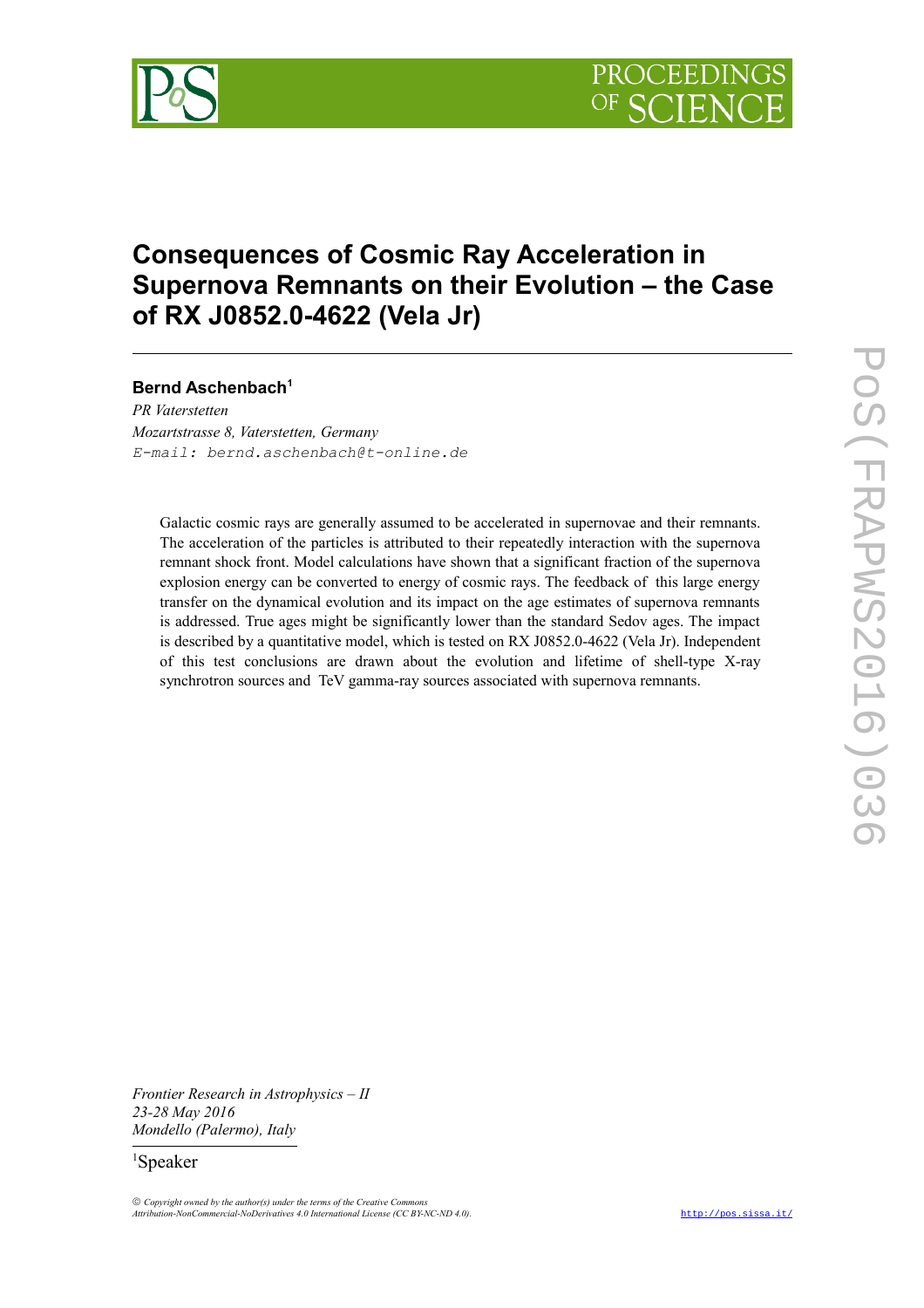# **1. Introduction**

Galactic cosmic rays have been suggested to be generated in supernova remnant shock fronts. The energies should reach up to 100 TeV for electrons and up to  $10^{15}$  eV for protons. The observation channels to pin-point an individual source are the observation of hard X-ray synchrotron radiation, i.e.,  $>1 - 2$  keV, and/or of TeV gamma-rays produced by either the inverse Compton effect of high energy electrons with background photon radiation, and/or the high energy protons accelerated via their SNR shock interaction producing TeV gamma-rays by nuclear collisions with ambient nuclei, predominantly protons.

There are about 294 catalogued galactic SNRs identified as such by their radio emission, about half of them have been detected in X-rays, much less in the optical band. But so far only three SNRs have been found to radiate synchroton X-rays and TeV gamma-rays from regions confined to their shock fronts. There are other sources with TeV gamma-ray emission and synchrotron X-rays, like the Crab Nebula, but the emission is from all across the source extent and not confined to the shock front. Therefore these sources are not considered in this study. Three questions arise:

1. why are there so very few objects, if cosmic ray acceleration in SNR shock fronts would be the main source of galactic cosmic rays;

2. is a special type of SN required for shock acceleration;

3. is the environment around the explosion cloud of importance.

The three SNRs which show X-ray synchrotron emission and TeV gamma-rays are SN1006 with both thermal and synchrotron X-ray emission and possibly TeV gamma-rays,

RX 1713.7-3946 with synchrotron X-rays, lacking thermal X-rays from the outer shock front completely, and TeV gamma-rays, and RX 0852.0-4622, again without any sign of thermal Xrays but synchrotron X-rays and TeV gamma-rays. What is special about these three SNRs concerning cosmic ray acceleration in shock fronts?

#### **2. Creation of cosmic rays by SNR shock acceleration**

 The generation of cosmic rays in shocks is treated using the ´theory of non-linear diffusion-like acceleration of particles by their interaction with shock waves´, for instance, at the front of shell-type SNRs. Among the results of the application of this theory with respect to SN1006 (Ksenofontov et al., 2005) are firstly, that the energy in cosmic rays can reach 55% of the total SN explosion energy, secondly, the acceleration time scale can range between just 300 and 700 years, depending weakly on the ambient matter density, and, thirdly the energy increase in cosmic rays saturates after 2000 – 3000 years, and the energy is not replenished. In particular, I think, which has not been considered so far, is that the fairly large transfer of energy to cosmic rays should have an effect on the dynamical evolution of the SNR.

As far as I know there is no analytic expression available to describe the time dependence of cosmic ray shock acceleration. Nevertheless, there may be a reliable approximation which is derived using the following seven relations.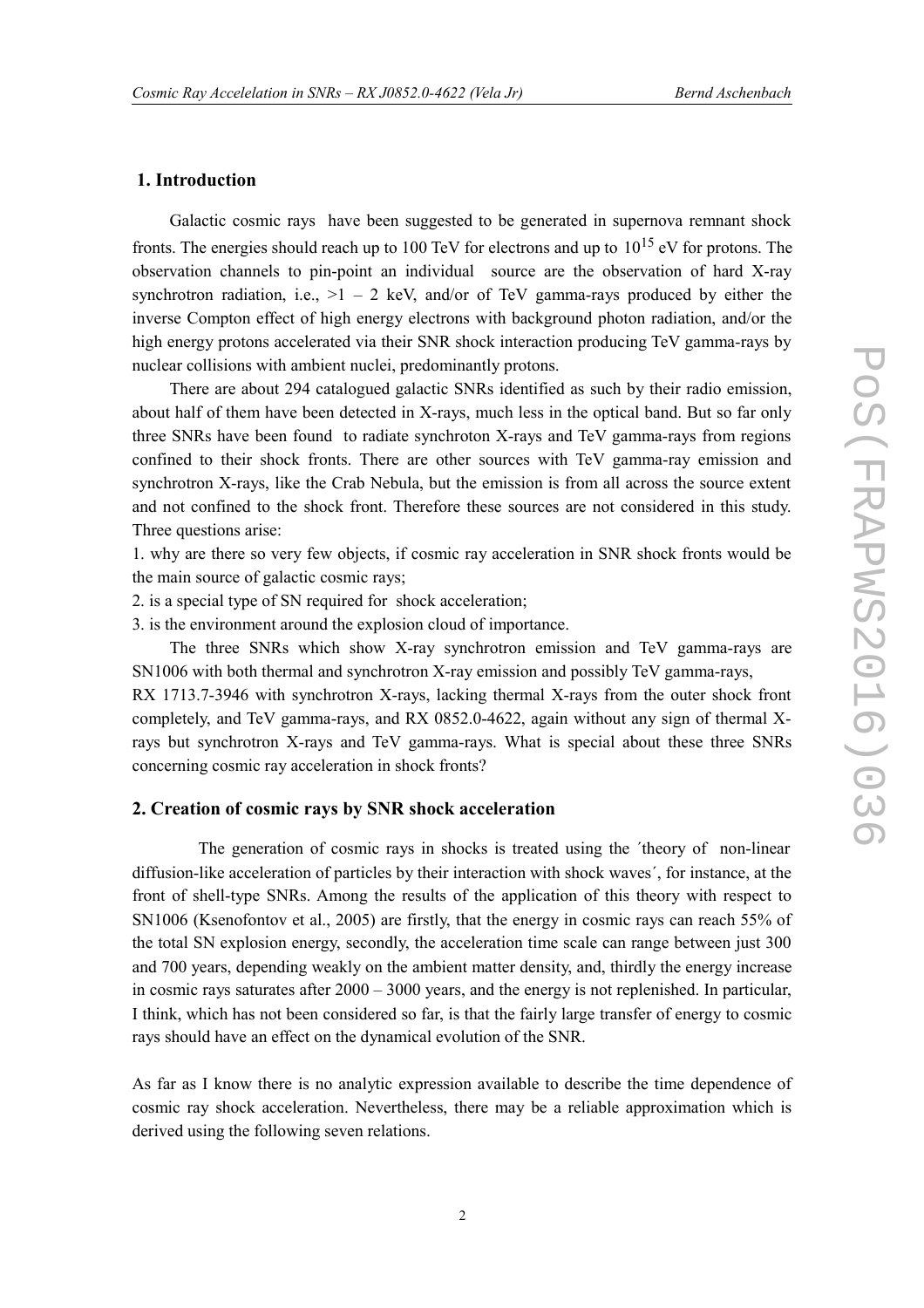$$
\Delta \mathbf{v}_{\rm cr} \sim \mathbf{v}_{\rm s} \tag{1}
$$

$$
\Delta \mathbf{v}_{\rm cr,g} \sim \mathbf{v}_s \Delta(\mathbf{t}^{1/2})
$$
 (2)

$$
dE_{cr} \sim v_s^2 dt \tag{3}
$$

$$
E_{SN} = E_s + E_{th} + E_{kin} + E_{cr}
$$
 (4)

$$
E_{th} + E_{kin} \sim v_s^2 \sim E_{SN} - E_{cr}
$$
 (5)

$$
dE_{cr} \sim -(E_{cr} - E_{SN}) dt
$$
 (6)

$$
E_{cr}/E_{SN} \sim [1 - \exp(-t/t_{cr})]
$$
\n(7)

The shock velocity is  $v_s \cdot \Delta v_{cr}$  is the increase of the velocity of an ambient proton by crossing the shock which eventually becomes a cosmic ray particle, t is the time,  $E_s$  is the energy reservoir of the shock,  $E_{th}$  is the thermal energy and  $E_{kin}$  is the kinetic energy, respectively, transferred to the ambient matter that passed the shock. Equation 1 illustrates the fundamental process of accelerating ambient particles extracting velocity and energy from the shock and the associated magnetic field for a single crossing, though. Equation 2 is an attempt to describe the process progression, i.e., how the velocity of the suspected cosmic ray particle grows with time,  $\Delta v_{\text{cr},g}$ . Subsequent crossings of the particle can increase its velocity, but of varying amount, even slowing down its velocity, occasionally. This is why the process is non-linear in time. In fact, it is a diffusion-like process in velocity space. Diffusion-like processes vary with  $t^{1/2}$ . On incremental scale, the result is Eq 2. Eq. 3 is obtained by changing from velocity space to energy space, by squaring  $v_{cr,g}$ ,  $v_s$ ,  $t^{1/2}$ . Equation 7 shows the resulting relation between total cosmic ray energy and SN explosion  $E_{SN}$ . It is an exponential with some e-fold time  $t_{cr}$  which depends on the up-stream magnetic field, its magnitude and morphology, the up-stream matter density, the injection rate of suprathermal particles and their velocity distribution. Comparison with the results of the non-linear theory done for SN1006 by Ksenofontonov et al. (2005) shows that an exponential growth of cosmic ray energy content is not too bad an approximation.

#### **3. Modification of the Sedov relation**

 The general view of the dynamical evolution of SNRs is that the expansion of the explosion of a SN propagating into the ambient environment starts with a phase of free expansion, which at some time, depending on the ambient matter density n, changes to the so-called Sedov-phase, which is energy conservation dominated and during which the expansion velocity of the explosion cloud, i.e., the shock front, slows down with time t, indicated by the shock radius r increasing less than proportional to t.

$$
r = const (E_{SN}/n)^{1/5} t^{2/5}
$$
 (8)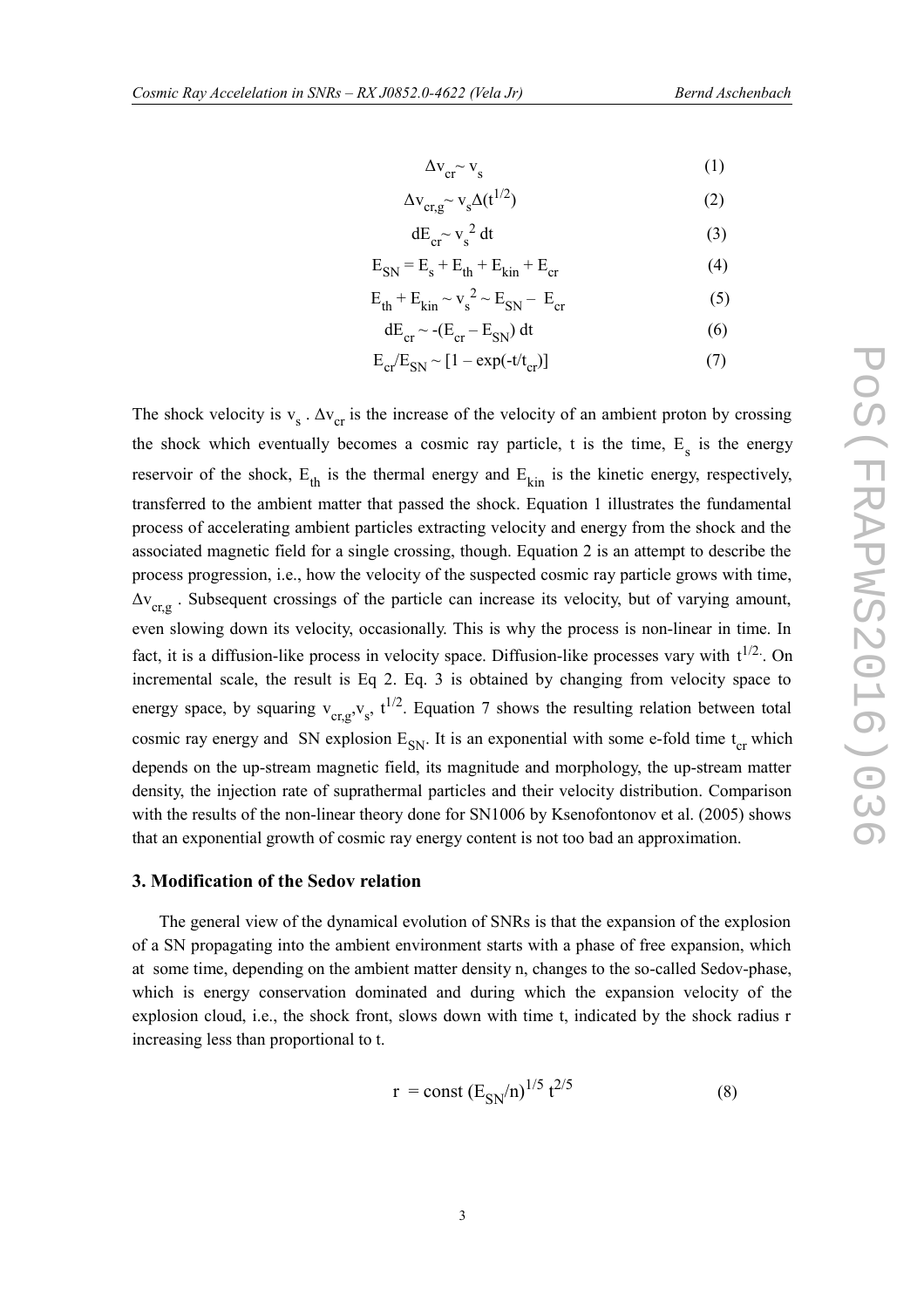Measuring the shock velocity and the shock radius the age of the SNR is estimated by  $t_{\text{Sedov}} =$  $2/5$  r/ $v<sub>s</sub>$ . This relationship takes care of the energy transfer to kinetic and thermal energy from the shock, which causes the slow-down, but not of the energy losses pumped in cosmic rays. As a working hypothesis I suggest that the original Sedov relation should be modified to take care of the cosmic ray energy consumption. I will use the following relation

$$
E_{cr}(t)/E_{SN} = A \left[1 - \exp(-t/t_{cr})\right] \tag{9}
$$

such that the original Sedov relation is modified to the following equation 10.

$$
r = const (E_{SN}/n)^{1/5} t^{2/5} (1 - A [1 - exp(-t/t_{cr})])^{1/5}
$$
 (10)

The immediate effect is that the age of the SNR derived from  $r$  and  $v<sub>s</sub>$  changes compared to  $t_{Sedov}$ . The ratio of r/v<sub>s</sub> using equation 10 with v<sub>s</sub> the time derivative of r shows a single maximum for the parameter  $2r/(5v_s t) = t$  Sedov $/t = k$  for each value of A. This means that the age of the SNR could be lower than the Sedov age by this factor k. For low values of A the reduction in age is negligible, but for higher values of A the age reduction is significant. For example,  $A = 0.5$ ,  $k=1.16$ ;  $A=0.7$ ,  $k=1.35$ ;  $A=0.90$ ,  $k=2.22$ ;  $A=0.95$ ,  $k=4.2$ . The use of the Sedov age as an age estimate becomes fairly unreliable, if A is approaching values of 0.7 and more. Assuming that this is physically possible, a test object would be, as mentioned in the introduction, RX 0852.0-3946 (Vela Jr) .

### **4. A test object**

 RX 0852.0-3946 (Vela Jr) was discovered during the ROSAT All-Sky-Survey in X-rays (Aschenbach, 1998). A gamma-ray line excess above the background signal due to radioactive <sup>44</sup>Ti was found (Iyudin et al., 1998), which, because of its short life-time of 90 years led to the conjecture that this SNR would be young, about 700 years, and because of its X-ray extent should be close-by, maybe as close as 200 pc (Aschenbach et al., 1999). The result of Iyudin et al. concerning the 44Ti signal has not been confirmed by later measurements, the analyses of which, however, are restricted to a point-like source.

Several findings indicate that very unusual celestial events had happened in the  $13<sup>th</sup>$  century, which might be attributed to a nearby SN. These are, among others, nitrate precipitation markers in Arctic drilled ice cores (Burgess & Zuber, 2000); sudden increase in atmospheric radiocarbon; the bright star, the Zimbabwe star, probably observed from the Great Zimbabwe monument (Wade, 2015). From Japan, there is a report that on September 12, 1271 an object as bright as the full moon suddenly appeared on the sky about 10 degrees above the horizon, which marks the beginning of the rise of Nichiren Buddhism. All these findings are consistent with the occurrence of a SN in 1271.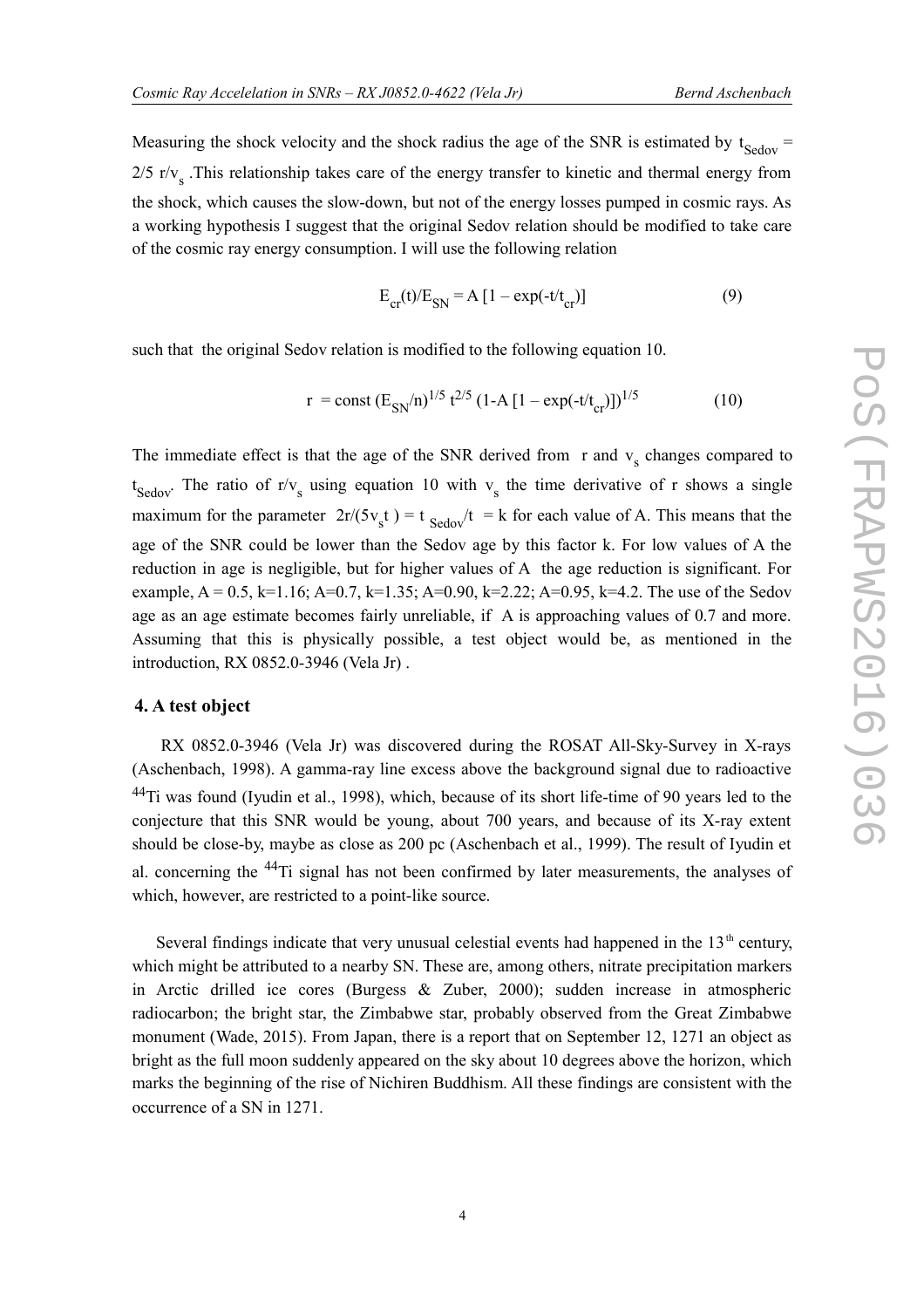The measured properties of Vela Jr are  $r = 1^{\circ}$ ;  $v_s = 0.84$  arcsec/yr (Katsuda et al., 2008); n<0.029 d<sub>1</sub><sup>-1/2</sup> (Slane et al., 2001); E<sub>cr</sub> = 2.5⋅10<sup>50</sup> erg ⋅ d<sub>1</sub><sup>2</sup>/n (Aharonian et al. 2007), if the TeV gamma-ray emission is exclusively attributed to  $\pi^0$  decay emission.  $d_1$  is the distance measured in units of 1 kpc and n is the particle density in  $cm<sup>-3</sup>$ .

 The Sedov age determined from the X-ray observation is 1714 years. If the true age would be 730 years (SN in 1271) a minimum value of A=0.9075 is required. For t measured in units of 10000 years, n in cm<sup>-3</sup> and  $E_{SN}$  in 10<sup>51</sup> ergs, the const in equation 10 is 14 pc. Applying the modified Sedov relation (Eq. 10) it turns out that for a canonical value of  $E_{SN}=10^{51}$  erg,  $n=0.041$  cm<sup>-3</sup> and the distance to the SNR is d=386 pc. The cosmic ray e-fold growth time  $t_{cr}$ =338 years. The values of n and d are fairly insensitive to  $t_{cr}$ , which could be up to 700 to 800 years for larger values of A without changing the results of n and d significantly. Reconstructing the velocity time profile shows that the early velocity of the SNR must have been fairly high, i.e. 40000 km/s at t=20yrs and 20000 km/s at t=40 yrs. The current, today´s, velocity would be  $v_s$ =1536 km/s.

Equation 10 implies that t becomes fairly insensitive to the ratio of  $r/v_s$  for values of A >0.9. Allen et al. (2015) have measured the shock velocity and radius at a different rim position of the SNR obtaining an estimated Sedov age 1.7 times larger than the result of the measurements of Katsuda et al. (2008) indicate. Raising the value of A to A=0.946 the age of the remnant could be still 730 years. The distance would be  $d=368$  pc, the density n=0.036 cm<sup>-3</sup> and  $t_{cr}$ =300 years. In this case the current, today's, velocity would be  $v_s$ =732 km/s.

#### **5. Conclusions**

The three SNRs mentioned, i.e., RX 0852.0-4622, RX 1713.7-3946 and SN1006, appear to have in common a very low ambient density of something  $\leq 0.05$  cm<sup>-3</sup>. This suggests that the progenitor star was not likely to be a red supergiant because of the much higher density of the wind embedding such a star at the time of its explosion. This leaves blue supergiants as a possible source or SN type Ia events. This argument is strengthened by the early very high expansion speed, exceeding the generally accepted values of 10000-20000 km/s. SN1987A showed a mean expansion velocity of 40000 km/s averaged over the first six years. It appears, that a low ambient matter density and a high explosion velocity, rather than high explosion energy, favor the efficient shock acceleration of particles. That the initial explosion velocity is important is evident from equation 1. The relevance of ambient density n, is obvious from comparing the loss of shock energy to kinetic and thermal energy of the shocked plasma, which increases with n, whereas the cosmic ray energy production increases with  $n^{3/16}$  (Ksenofontov et al., 2005). For a value, for instance, of  $n=0.06$  cm<sup>-3</sup> the particle/cosmic ray acceleration efficiency would be 10 times higher in energy transfer than plasma heating.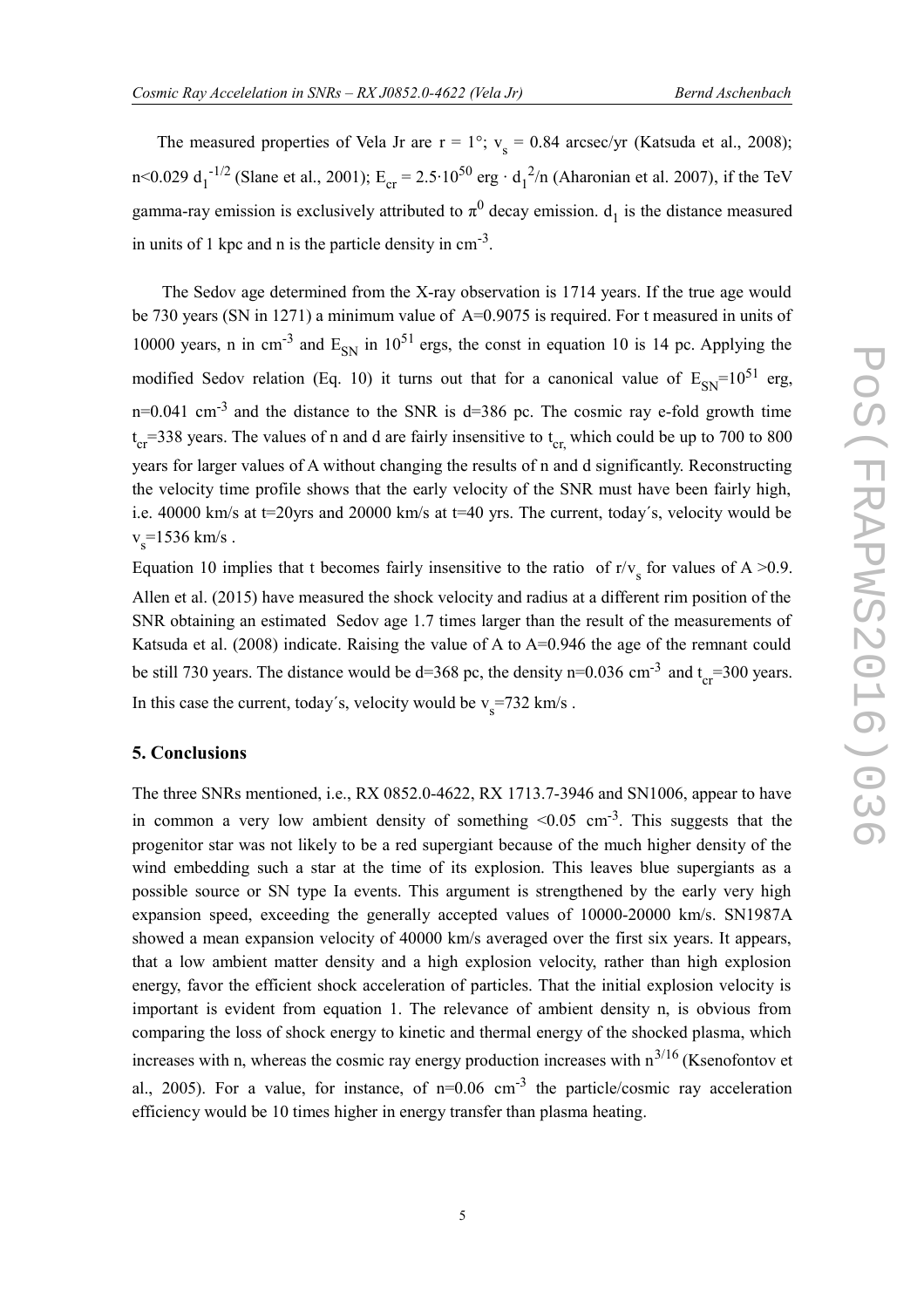Given the values of  $t_{cr}$  suggested by the non-linear theory of shock acceleration, and independently in this study, the cosmic ray acceleration starts to saturate after 2000 - 3000 years without any further energy supplied because the shock velocity has become too low (c.f. Eq.1). With no further energy supply and no re-acceleration the cosmic ray particles are subject to radiation losses with the time-scale for electrons being fairly short. If they radiate their energy in an up-stream magnetic field of 5 μG the lifetime of the electrons producing 1 keV X-rays is 5800 years, and for those producing 10 keV X-rays the lifetime is 1800 years. If the ambient up-stream magnetic field is significantly higher than the typical galactic 5  $\mu$ G, the lifetime is shorter, for instance, by a factor of about fifteen for a field strength of 30 μG. After a couple of a few hundred years the high energy electrons energy are gone and with them the high energy Xray synchrotron radiation and the TeV gamma-rays if associated with the inverse Compton effect. What is left after at most a couple of a few thousand years is a fairly low surface brightness radio supernova remnant, and possibly a lot of cosmic ray protons, and who knows, isolated pulsars apparently unaccompanied by a supernova remnant.

 The combination of low ambient density, high birth shock-velocity and short lifetime of SNR connected cosmic ray electrons might explain the rareness of this special type of SNRs among the SNR population.

### **References**

- [1] L.T. Ksenofontov, E.G. Berezhko, H.J.Völk 2005, *Dependence of the gamma-ray emission from SN 1006 on the astronomical parameters*, A&A **443**, 973.
- [2] B. Aschenbach 1998, *Discovery of a young nearby supernova remnant*, Nature **396**, 141.
- [3] A.F. Iyudin, V.Schönfelder, K.Bennett, et al., 1998, *Emission from 44Ti associated with a previously unknown Galactic supernova covery of a young nearby supernova remnant*, Nature **396**, 142.
- [4] B. Aschenbach, A. Iyudin, V. Schönfelder 1999, *Constraints of age, distance and progenitor of the supernova remnant RX J0852.0-4622/GRO J0852-4642*, A&A **350**, 997.
- [5] C.P. Burgess &K. Zuber, 2000, *Footprints of the newly discovered Vela supernova in Antarctic ice cores?* Astroparticle Physics **14**, 1.
- [6] R.P. Wade, 2015, *Southern African Cosmogenics and Geomythology of the Great Zimbabwe Cultural Complex since the Mediaeval Trade Network Era. PhD Thesis. University of Pretoria,* <http://upetd.uo.ac.za/thesis>
- [7] S. Katsuda, H. Tsunemi, K. Mori 2008, *The Slow X-Ray Expansion of the Northwestern Rim of the Supernova Remnant RX J0852.0-4622*, ApJ **278**, L35.
- [8] P. Slane, J.P. Hughes, R.J. Edgar, et al., 2001, *RX J0852.0-4622: Another Nonthermal Shell-Type Supernova Remnant (G266.2-1.2)*, ApJ **548,** 814.
- [9] F. Aharonian, A.G. Akhperjanian, A.R. Bazer-Bachi, et al., 2007, *H.E.S.S. Observations of the Supernova Remnant RX J0852.0-4622: Shell-Type Morphology and Spectrum of a Widely Extended Very High Energy Gamma-Ray Source,* ApJ **661,** 236.
- [10] G. E. Allen, K. Chow, T. DeLaney et al. 2015, *On the Expansion Rate, Age, and Distance of the Supernova Remnant G266.2-1.2 (Vela Jr.)*, ApJ **798**, 12.